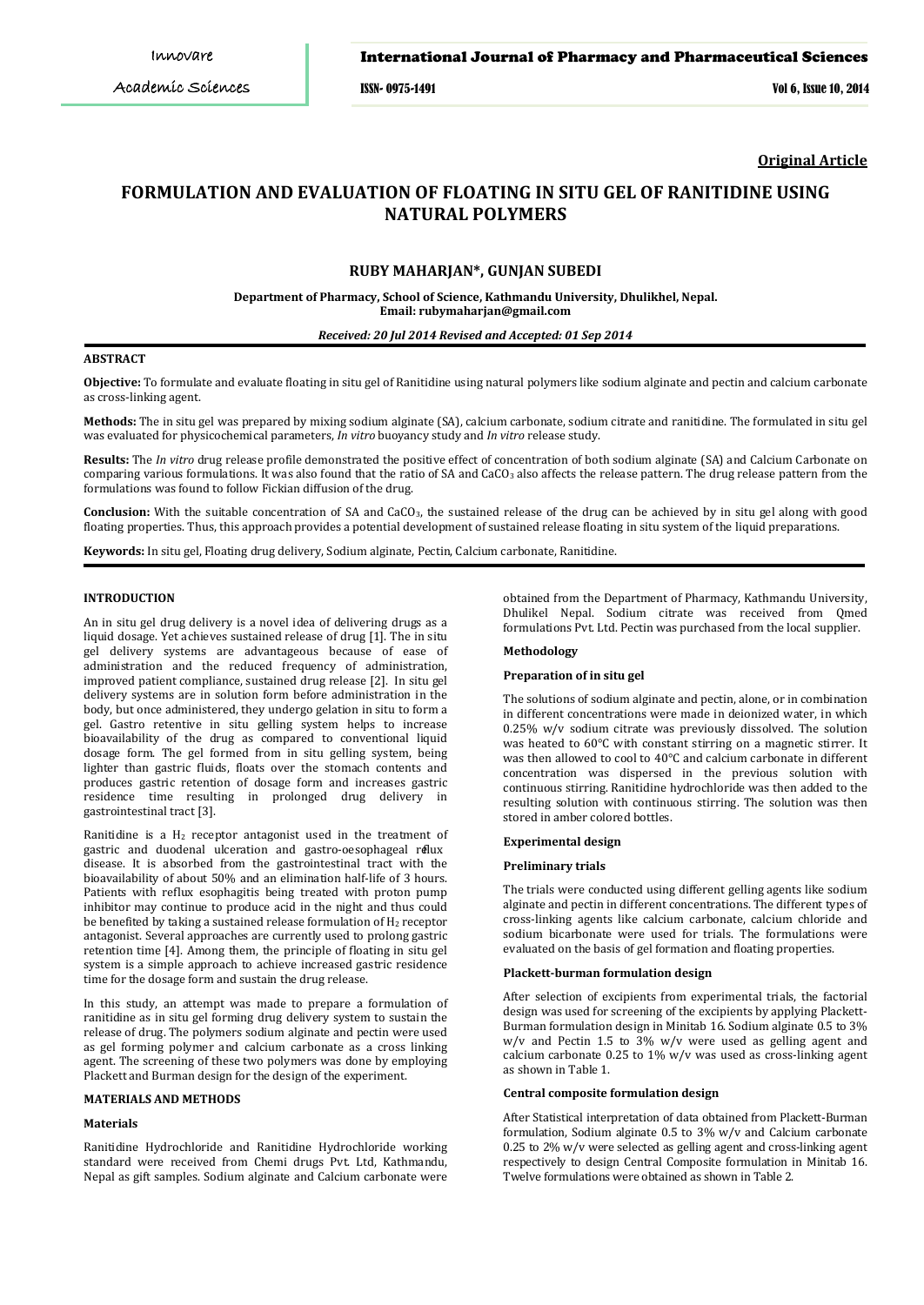| <b>Std Order</b> | <b>Run Order</b> | Pt Type | <b>Blocks</b> | SA $(\%w/v)$ | Pectin<br>$(\%w/v)$ | CaCO <sub>3</sub><br>$($ %w/v) | <b>Dissolution</b><br>(%) |
|------------------|------------------|---------|---------------|--------------|---------------------|--------------------------------|---------------------------|
| 12               |                  |         |               | 0.5          | 1.5                 | 0.25                           | 103.64                    |
| 5                |                  |         |               | 3.0          | 3.0                 | 0.25                           | 88.06                     |
| 9                |                  |         |               | 0.5          | $1.5\,$             | 0.25                           | 101.32                    |
| 6                |                  |         |               | 3.0          | 3.0                 | 1.00                           | 83.04                     |
| 4                |                  |         |               | 3.0          | 1.5                 | 1.00                           | 105.54                    |
|                  |                  |         |               | 0.5          | 3.0                 | 1.00                           | 102.43                    |
| 10               |                  |         |               | 3.0          | 1.5                 | 0.25                           | 100.97                    |
| 11               |                  |         |               | 0.5          | 3.0                 | 0.25                           | 99.07                     |
| 8                |                  |         |               | 0.5          | 1.5                 | 1.00                           | 99.24                     |
| 3                | 10               |         |               | 0.5          | 3.0                 | 1.00                           | 107.25                    |
|                  | 11               |         |               | 3.0          | 1.5                 | 1.00                           | 100.63                    |
|                  | 12               |         |               | 3.0          | 3.0                 | 0.25                           | 90.14                     |

**Table 1: Factorial design of formulations by applying Plackett-Burman Formulation design**

**Table 2: Factorial design of formulations by applying Central composite Formulation design**

| <b>Std Order</b> | <b>Run Order</b> | Pt Type                  | <b>Blocks</b> | <b>SA</b> | CaCO <sub>3</sub> | 0 4hr | Q 8hr |
|------------------|------------------|--------------------------|---------------|-----------|-------------------|-------|-------|
|                  |                  |                          |               | $(\%w/v)$ | $(\%w/v)$         | (%)   | (%)   |
|                  |                  |                          |               | 3.517     | 1.125             | 57.7  | 70.6  |
|                  |                  |                          |               | 3.000     | 2.000             | 68.4  | 82.1  |
|                  |                  |                          |               | 0.500     | 0.250             | 69.0  | 82.7  |
| 11               |                  |                          |               | 1.750     | 1.125             | 58.5  | 72.4  |
| 9                |                  |                          |               | 1.750     | 1.125             | 47.5  | 67.4  |
| 12               |                  |                          |               | 1.750     | 1.125             | 70.8  | 92.7  |
| 10               |                  |                          |               | 1.750     | 1.125             | 69.8  | 90.5  |
|                  |                  |                          |               | 3.000     | 0.250             | 80.2  | 98.6  |
|                  |                  |                          |               | 0.500     | 2.000             | 70.1  | 85.8  |
|                  | 10               | $\overline{\phantom{a}}$ |               | $-0.017$  | 1.125             | 111.2 | 111.2 |
| 8                | 11               |                          |               | 1.750     | 2.362             | 61.2  | 84.2  |
|                  | 12               | -1                       |               | 1.750     | $-0.114$          | 103.3 | 103.3 |
| 13               | 13               |                          |               | 1.750     | 1.125             | 68.3  | 89.9  |

#### **Evaluation of in-situ gel formulations**

The prepared in situ gel was evaluated for the following parameters.

### **Physical appearance and pH**

In situ solutions should be clear and free of any particulate matter. All the formulations were checked visually for clarity. Also the consistency of the gel formed was checked visually. The pH of gel forming solution was measured using calibrated pH meter at 25°C.

### *In vitro* **floating ability**

The *In vitro* floating study was carried out using 0.1N HCl (pH 1.2). The medium temperature was maintained at 37±0.5°C. 10 ml of formulation was introduced into the dissolution vessel containing medium without much disturbance. The time the formulation had taken to emerge on the medium surface (floating lag time) and the time the formulation constantly floated on the surface of the dissolution medium (duration of floating) was noted.

#### *In vitro* **drug release**

The release rate of drug from in situ gel was determined using USP dissolution rate testing apparatus I (basket covered with muslin cloth) at 50 rpm. [5, 6, 7] 900 ml of 0.1N HCl was used as the dissolution medium and temperature of 37±0.5o C was maintained. 10 ml samples were withdrawn at the interval of 1 hour for estimating the drug release using UV-Visible spectrophotometer. Same volume of fresh medium was replaced every time the sample had been withdrawn. Dissolution study was carried out for 8 hours.

#### **Mathematical analysis of** *In vitro* **drug release studies**

The drug release profiles of various formulations were compared mathematically using similarity factor  $(f_2)$  and dissimilarity factor (f<sub>1</sub>) given by SUPAC guidelines [8]. The  $f_2$  value between 50 to100 indicates similarity between two dissolution profiles. The drug release kinetics were determined by fitting cumulative amount of drug release at different time intervals into the equation of zero order. First order, Higuchi and Krosmeyer Peppas model.

### **Statistical analysis of data**

The software used for statistical analysis of data were Microsoft Excel 2013 and Minitab 16. Also chi-square test had been applied to detect the goodness of fit between optimized batch and predicted values.

### **RESULTS AND DISCUSSION**

#### **Experimental design**

### **Preliminary trials**

Preliminary trials were conducted using various gelling agents like sodium alginate and pectin and crosslinking agents like calcium carbonate, calcium chloride and sodium bicarbonate to find out the appropriate gelling agent and cross linking agent by determining the floating properties. With sodium alginate alone gelling and floating were not observed. On addition of calcium carbonate floating took place within few seconds and stiff gel was formed. With sodium bicarbonate, the gel was able to float but the gel so formed was not stiff. Thus sodium alginate and pectin were chosen as gelling agents and calcium carbonate as crosslinking agent for the further studies. On addition of sodium citrate to the previous formulations, no significant effect was observed. But it forms complex with all the Calcium ions present in the formulation maintaining the fluidity of the solution and hence preventing the formation of gel before administration [9,10].

#### **Plackett-burman design**

Twelve formulations were developed from Plackett-Burman design in Minitab 16 constituting sodium alginate, pectin and calcium carbonate as variables and ranitidine and sodium citrate as constants. The formulations were evaluated for *In vitro* drug release at 4 hours. The effect of sodium alginate was found to be 7.428 while the effect of pectin was found to be 6.892. Also from main effect plot figure 1, it was observed that the effect of sodium alginate was found to be more than that of pectin. Thus pectin was dropped and sodium alginate and calcium carbonate were chosen for further studies.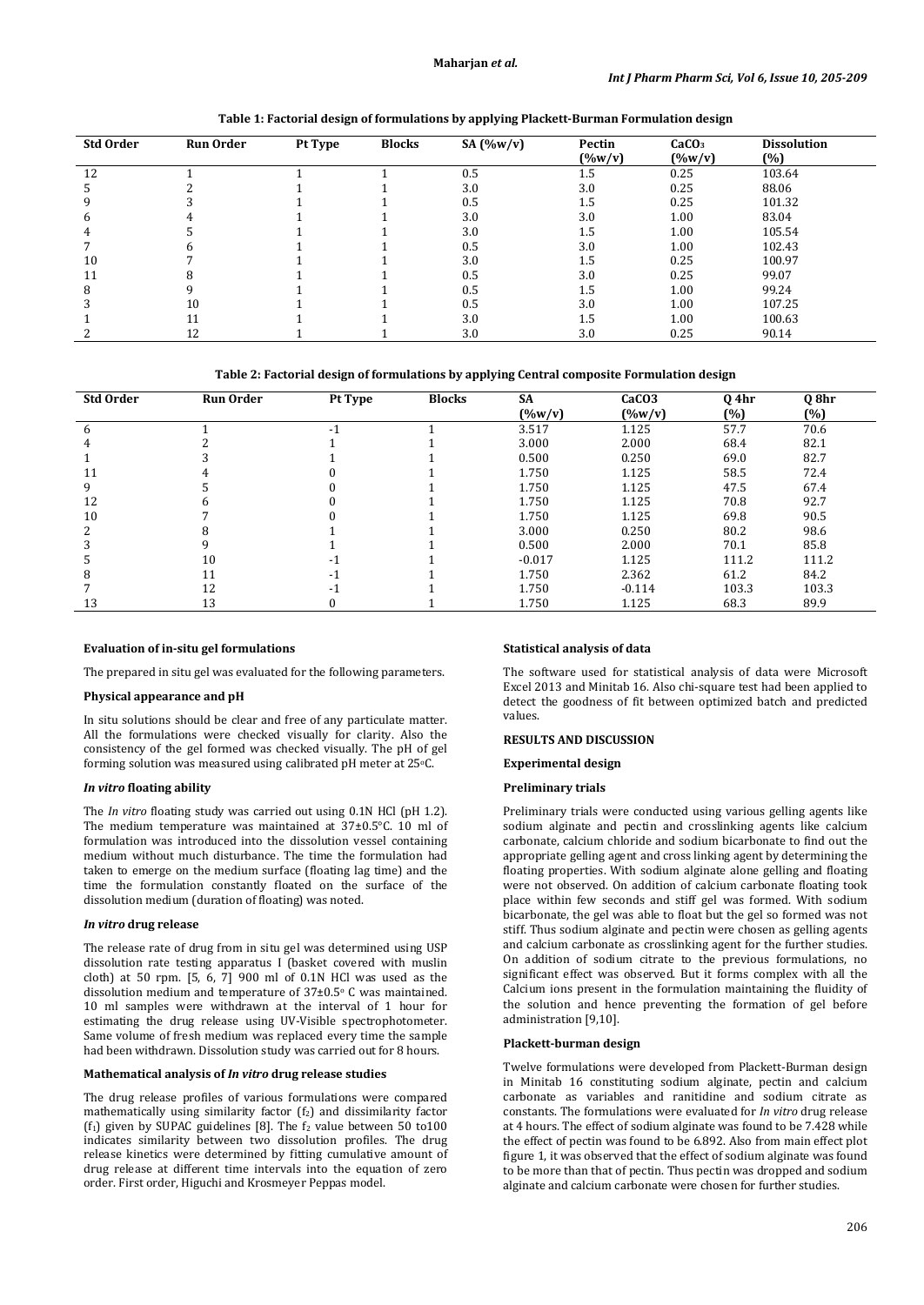

**Fig. 1: Main effects plot of Plackett-Burman formulations**

#### **Central composite design**

The central composite design was used in Minitab 16 to develop 13 formulations using two independent variables sodium alginate (0.5- 3% w/v) as gelling agent and calcium carbonate (0.25-2% w/v) as crosslinking agent. All the formulations contained 1.68 g of sodium alginate and 0.25% w/v of sodium citrate as constant. The drug release at 4 hours  $(Q<sub>4hr</sub>)$  and 8 hour  $(Q<sub>8hr</sub>)$  was used as dependent variables.

#### *In vitro* **evaluation of buoyancy**

When the formulations comes in contact with an acidic medium, gelation and cross-linking by Ca<sup>++</sup> ions occurs to provide a gel barrier at the surface of the formulation. Calcium carbonate demonstrated effervescence effect releasing carbon dioxide and calcium ions. The released carbondioxide is entrapped in the gel network resulting in buoyant formulation and then calcium ions react with alginate to produce a crosslinked three dimensional gel network which restrict the further diffusion of carbondioxide and drug molecules and thus resulting in extended period of floating and drug release, respectively [7, 11, 12]. The excellent floating time of more than 24 hours was demonstrated by all the formulations except formulation F10 and F12 which were not able to float due to the lack of gelation due to the absence of sodium alginate in former and calcium carbonate in latter. In these two formulations, the gel settled at the bottom of the medium.



**Fig. 2: Bar diagram for floating lag time**

#### **Effect of Calcium carbonate concentration on floating of gel**

Although as discussed previously that calcium carbonate plays an important role in floating of the gel, it was observed that the concentration of calcium carbonate did not affect the floating lag time of the formulations. As shown in figure 2, the floating lag time for the formulations F2 and F8, F3 and F9 and F11 and F13 that contained equal amount of SA but different concentrations of calcium carbonate was found to be nearly same.

### **Effect of Sodium alginate concentration on floating of gel**

On comparison of F2 and F9 where both contained  $2\%$  w/v of calcium carbonate, the floating lag time was more in F2 than in F9. This was due to higher concentration of sodium alginate in F2 which made the gel heavier and thus increasing the floating lag time. Similar effect was observed in between F1 and F13 and then in F3 and F8. This might be because the gel formed from in situ gelling system, being lighter than gastric fluids, floats over the stomach [3].

#### *In vitro* **drug release studies**

The release profiles of Ranitidine in situ gel showed initial rapid release (burst effect) followed by slow and gradual release. The initial release ranged from 24% to 53.2% within one hour which might be due to high solubility of ranitidine in 0.1M HCl. Another reason might be that the formulation being in solution form, the surface deposited drugs dissolves in the HCl before formation of gel. Similar result was discussed by Bihami et. al. where the release of drug from the gel was characterized by an initial phase of high release (burst effect). As gelation progresses, the remaining drug was released at slower rate followed by a second phase of moderate release. This bi-phasic pattern of release is a characteristic feature of matrix diffusion kinetics [12].

The formulation F12 that contained only sodium alginate showed the lack of any sustained release owing to the complete release of drug 101.4% at the end of one hour indicating that sodium alginate alone cannot control the release of drug. This might be because in absence of calcium carbonate there was no crosslinking resulting in no gel formation. Similar effect was observed in the study done by S. Miyazaki et. al. where lack of sustained release of theophylline by the soft alginic acid gels formed in absence of  $Ca^{++}$  ions [9]. The formulation F10 also showed complete release of ranitidine (110.6%) that contained calcium carbonate only and deprived of sodium alginate.

The release was highest in the formulation F8 which contained 3% w/v sodium alginate and 0.25% w/v calcium carbonate. The amount of sodium alginate was greater than the amount of calcium carbonate (SA:  $CaCO<sub>3</sub>:12:1$ ) due to which insufficient cross linking between sodium alginate and calcium carbonate occurred.



**Fig. 3:** *In vitro* **drug release profiles**

#### **Effect of Calcium carbonate concentration on drug release**

On comparison of formulation F2 and F8, the release was more in the formulation F8 as it contained lesser concentration of calcium carbonate than F2 while concentration of sodium alginate was same in both formulations. This is because calcium carbonate being the cross linking agent, crosslinks with the sodium alginate forming gel and thus entrapping the drug within. As concentration of calcium carbonate was higher in F2, more crosslinking occurred and lesser release of drug as shown in figure 3. Similar effect was observed in the formulation F11 and F13, the release was higher in F13 which contained 1.125% w/v of calcium carbonate than in F11 which contained 2.362% w/v as show in figure 3.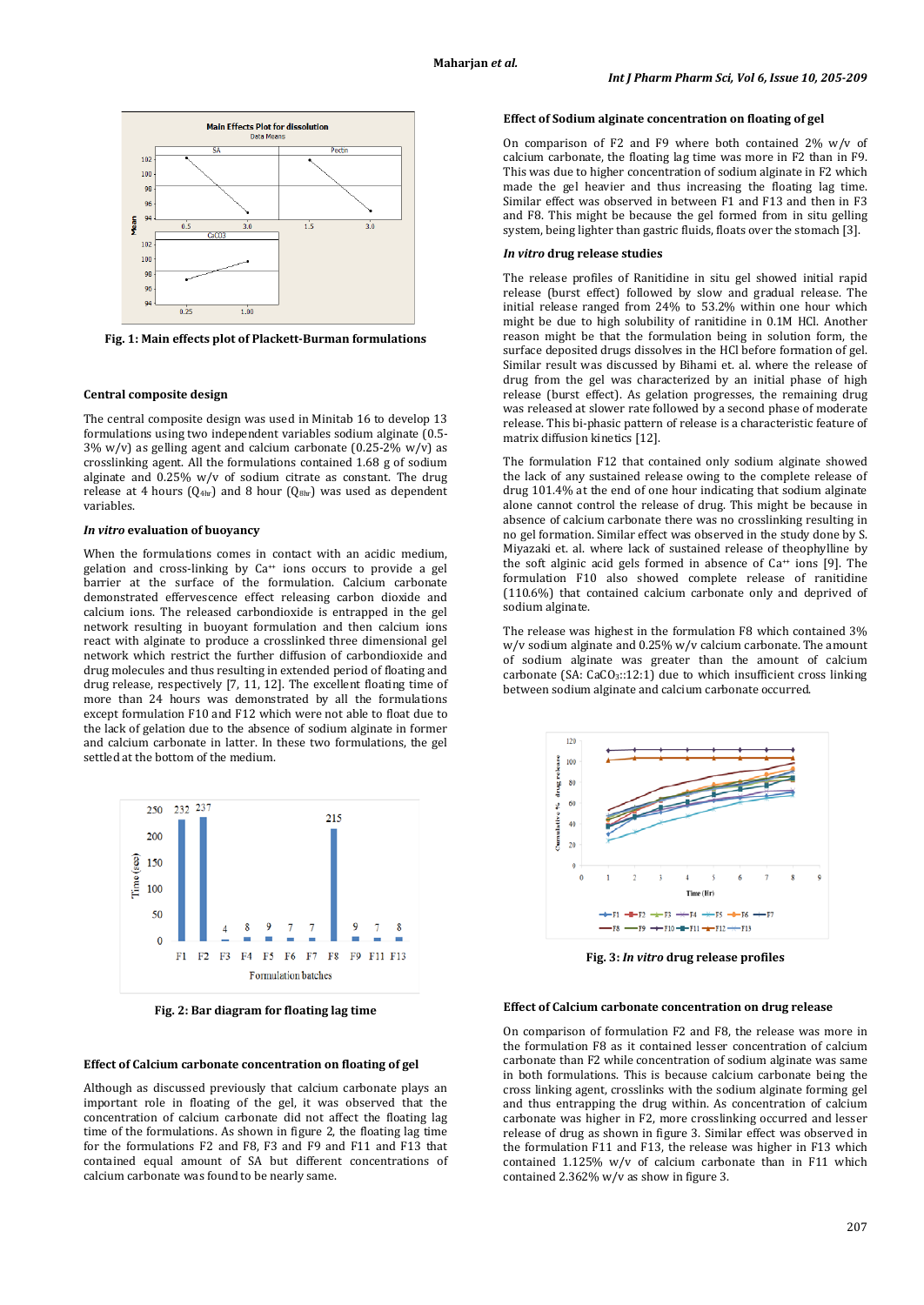#### **Effect of Sodium alginate concentration on drug release**

The release was found to be higher in the formulation F13 containing 1.75% w/v of sodium alginate that F1 containing 3.517% w/v sodium alginate and both formulations contained the same concentration of calcium carbonate. This is because sodium alginate forms gel in the presence of Ca++, and the greater quantity of gelling agent forms more gel.

The decrease in the rate and extent of drug release was observed with the increase in polymer concentration and is attributed to increase in the density of the polymer matrix and also an increase in the diffusional path length which the drug molecules have to cross. Similar effect was observed in the study conducted by Miyazaki S. *et al*. Where the decrease of percentage release of theophylline from the alginate gels with the increase of alginate concentration [9].

#### **Drug release kinetics**

In order to investigate the mode of drug release from the in situ gels, the drug release data were analyzed using mathematical models: zero order kinetics, first order kinetics, Higuchi equation and Krosmeyer Peppas model. The  $R^2$  value indicated that all the formulations followed Krosmeyer Peppas model of drug release except F13 which followed Higuchi model.

Krosmeyer Peppas model as the release mechanism was also found in the study done by Patel J. K. et. al.[13] The n value was found to be <0.45 except the formulation F5 where n= 0.518, indicating that all the formulations follow Fickian diffusion while F5 follows nonfickian diffusion.

### **Optimization of batch**

For the optimization of 50-60% drug release at 4 hours and 80- 100% drug release at 8 hours [4, 13, 14] the concentration of sodium alginate  $(X_1)$  and calcium carbonate  $(X_2)$  was taken as independent variables and the cumulative percentage release at 4 hr and 8 hr as dependent variables for the experiment design. The overlaid contour plot for the release at 4 hr and 8 hr was plotted as shown in figure 4 by using Minitab 16.



**Fig. 4: Over laid contour plot for the release at 4 hr and 8 hr**

#### **Factorial equation for Q4hr**

The polynomial equation developed for drug release at 4 hrs was

$$
Y = 106.689 - 20.947 X_1 - 24.795X_2 + 5.042X_1^2 + 8.854X_2^2 - 2.949X_1X_2
$$

The above equation represents the quantitative effect of process variables,  $X_1$  (concentration of sodium alginate) and  $X_2$ (concentration of calcium carbonate), and their interactions on the response Y (drug release at 4 hr). A positive sign represents the synergistic effect while negative sign indicates antagonistic effect. The values of  $X_1$  and  $X_2$  were substituted in the equation to obtain the predicted value of Y. From overlaid contour plot when the value of  $X_1$  and  $X_2$  were with 1.898 and 1.852, the value of Y for  $Q_{4hr}$  was found to be 59.17%.



**Fig. 5: Contour plot showing effect of X1 and X2 on Q4hr**

#### **Factorial equation for Q8hr**

The polynomial equation developed for drug release at 8 hrs was

$$
Y = 101.015 - 5.986 X_1 - 10.654 X_2 + 1.858 X_1^2 + 5.653 X_2^2 - 4.48 X_1 X_2
$$

The above equation represents the quantitative effect of process variables,  $X_1$  (concentration of sodium alginate) and  $X_2$ (concentration of calcium carbonate), and their interactions on the response Y (drug release at 8 hr). From overlaid contour plot when the value of  $X_1$  and  $X_2$  was substituted with 1.898 and 1.852, the value of Y for Q<sub>8hr</sub> was found to be 80.26%.



**Fig. 6: Contour plot showing effect of X1 and X2 on Q8hr**

The optimized batch was formulated using 1.898% w/v of sodium alginate and 1.852% w/v of calcium carbonate as indicated by overlaid contour plot shown in figure 4. This formulation was analyzed for *In vitro* drug release and floating time. The floating lag time was found to be 59 sec and the floating time was more than 24 hours which indicated the good floating properties. On comparing the cumulative % release of optimized formulation with the predicted value at 4hr and 8hr, the similarity factor was found to be 88.41 that indicate the good similarity between them.

#### **Chi-square test of optimized batch**

The hypothesis was developed for optimized batch as following,

**µo**:observed value is close to predicted value

**µ1**: observed value is not close to predicted value

The chi-square value was calculated to be 0.047 which is less than critical chi-square value 3.841 (at degree of freedom = 1 and confidence interval = 95%) indicating that the null hypothesis is true. The p-value was found to be 0.99 and the percentage error was calculated to be 0.02%. Since a p-value is greater than the conventionally accepted significance level of 0.05 (i. e.  $p > 0.05$ ) we fail to reject the null hypothesis. Thus, goodness of fit between the observed value of optimized batch and predicted value is significant.